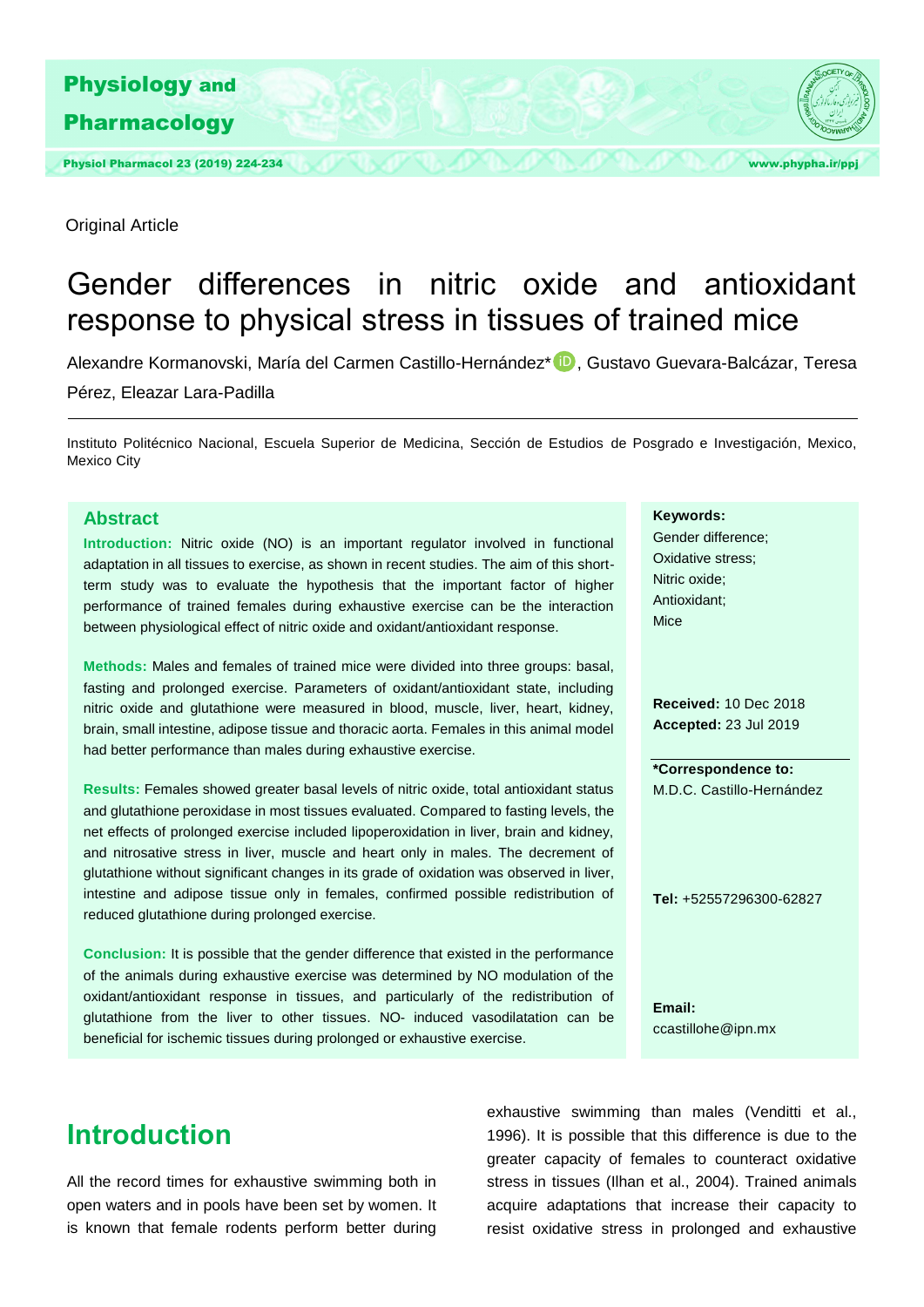exercise in particular (Nakao et al., 2000; Ravi Kiran et al., 2004; Liu et al., 2000; Yamamoto et al., 2002). There is a gender difference in the oxidant/antioxidant response during the stress provoked by exhaustive or prolonged swimming in animal model (Lew et al., 1985; Pepe, 2001) but this information is controversial and dispersed in various publications with different types of animals, tissues, measured parameters, training and exercise protocols (Qian et al., 2001; Ay et al., 2007; Powers et al., 2014; Xiao et al., 2003).

Nitric oxide (NO) is a relatively weak radical compared to peroxynitrite, the product of the reaction of NO with the superoxide radical (contribution to oxidative stress), and there is a second messenger involved in adaptation process in different tissues to exercise, as shown in various studies (Simoncini et al., 2000; Xiao et al., 2003; Lo Faro et al., 2014). The data about effects of exercise and NO production in cardiopulmonary system was analyzed in a recent review (Nosarev et al., 2015). Authors suggest that training improves functioning of the cardiovascular system through an increase in NO bioavailability, potentiation of antioxidant defense and decrease in oxidative stress. Principal physiological effects of NO in short-term study are vasodilatation that can be beneficial for tissue during prolonged or exhaustive exercise. The information about interaction between response of NO and antioxidant defense to stress in trained rodents is limited and focused principally on the heart (Santos et al., 2011; Farah et al., 2013; Roof et al., 2015; Zhang, 2017). Changes in vascular reactivity of coronary artery and thoracic aorta was in wild-type and null mutant mice were investigated in a recent study (Castillo-Hernandez et al., 2017).

There is controversial data on the effects of NO on glutathione (GSH) synthesis, from increase in cellculture studies (Kuo et al., 1996) to decrease *in vivo* studies (Minamiyama et al., 1996; Payabvash et al., 2006). GSH is an abundant endogenous antioxidant synthesized in great quantities in the liver. It can be mobilized through the blood flow to tissues in the event of an imbalance between the production of ROS and the antioxidant defense. The aim of the present short-term study was to explore, in different tissues and blood of trained mice, the gender differences in the basal levels of NO and oxidant/antioxidant status (including GSH) and the net response during the physical stress provoked by

prolonged exercise.

### **Materials and methods**

#### **Animals and training protocol**

All procedures and handling of the animals were in accordance with Mexican Federal Regulations for Animal Experimentation and Care (NOM-062-ZOO-1999, Ministry of Agriculture, Mexico City, Mexico). This study was approved by the Institutional Laboratory Use and Care Committee (CICUAL) of the Escuela Superior de Medicina of Instituto Politecnico Nacional, N° 02/28-08-2015. This national regulation is in accordance with the international ethics standards of the scientific journal. The professional training in swimming of humans also begins in age 7- 8 years that was reflected in the age of mice in this animal model. Two-month-old males (n=21) and females (n=21) Balb/C mice were maintained in transparent plastic cages at 20-25°C on a 12h light/dark cycle with food and water available *ad libitum*. All animals were trained for 14 weeks for unforced swimming program (flotation). The training started with a 2-week adaption program with swimming sessions 3 times per week. The time of exercising was gradually increased from 10 to 60min per session. Afterwards, the mice continued to be trained 3 times a week (60min per session) for another 12 weeks. Compared to other rodent studies involving swimming training, we consider that the present protocol represents moderate exercise training. Water temperature was 32±2°C. Swimming sessions were carried out in transparent tanks divided into cells (25×25cm), one animal per cell. After each exercise session, mice were dried and returned to their cages. All sessions were conducted between 11am and 1pm to avoid variations due to the circadian cycle. The pilot study demonstrated that females in this animal model had better performance than males during exhaustive swimming (297±12min vs 252±16min, *P*<0.01).

#### **Study design**

Trained animals of the same sex were divided into three groups (n=7): basal, fasting and prolonged swimming exercise. The fasting and prolonged swimming both lasted 4 hours. This time was chosen for prolonged exercise because the time of exhaustive swimming was between 4.5 and 5 hours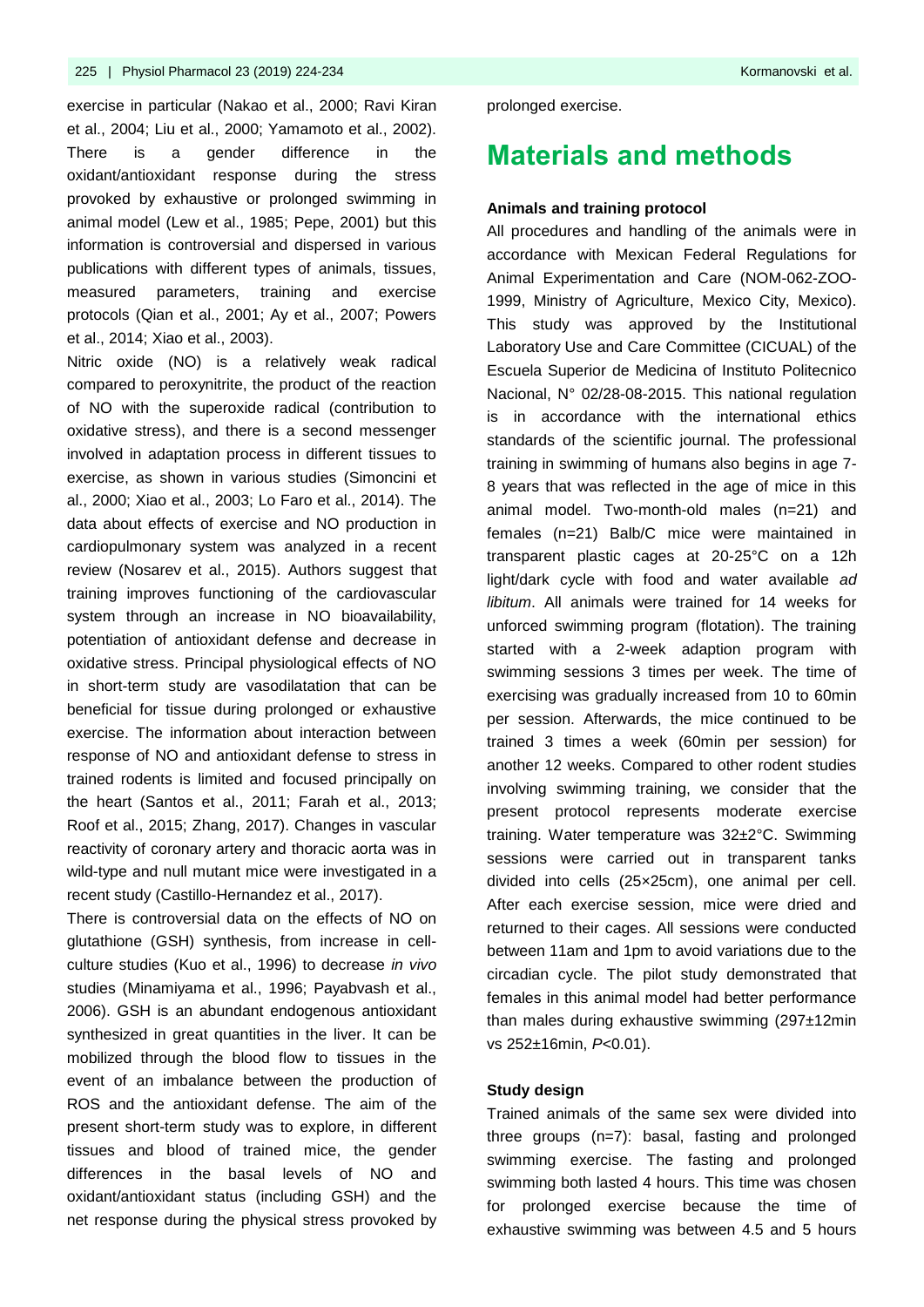in this animal model. The fasting subgroup was included because of the following two reasons: during 4 hours the animals were obviously fasting and can be gender difference in response to fasting, thus permitting us to eliminate the effects by comparing post-exercise with post-fasting levels (net effect of exercise). The basal measurement was made by sacrificing the mice at 11am.

### **Tissues and blood processing**

Animals were sacrificed immediately after the respective procedure by diethyl ether anesthesia, which affects oxidant/antioxidant parameters to a lesser extent compared to other procedures. Liver, skeletal muscle from the hind leg (*vastus lateralis*), heart, brain, small intestine (lamina propria and mucosa), kidney and visceral adipose tissue were extracted and stored at -80°C to await analysis. Samples were obtained by placing a tissue in 30mmol cold phosphate buffer solution (pH: 7.2) and adding 0.1% of Triton 100 (1mg of tissue per 10μl of buffer). Tissues were homogenized and centrifuged at 10000rpm for 15min (4°C) and the supernatants were stored at -80°C for no more than two weeks before being analyzed. Whole blood samples with heparin (for enzymes measurements) and plasma were stored at -80°C.

The Cayman chemical assay kit was employed for measurement of total proteins (TP, No.704002), nitric oxide (NO, nitrates/nitrites, No.780001), total reduced glutathione (GSH, No.703002), oxidized GSH (GSSG, No. 703002) and the activity of catalase (CAT, No. 707002) in homogenates of tissues. In the tissues with high presence of blood (liver, heart and kidney) homogenates was treated by Amicon Ultra-0.5 centrifugal filter devices (30K) before the determination of NO. The Randox chemical kits were adapted in order to measure total antioxidant status (TAS, No. NX2332) (Miller et al., 1993) as well as the activity of total superoxide dismutase (SOD, No.SD125) and total glutathione peroxidase (GPx, No. RS504) in homogenates of the tissues. Products of lipoperoxidation (thiobarbituric acid reactive substances, TBARS) were also measured (Hicks et al., 1995). The values of TBARS, NO, TAS, GSH and GSSG were expressed as nmol/mg of TP and enzymes in U/mg of TP for SOD, CAT and GPx. The degree of GSH oxidation was calculated: GSSG/2GSH×100%.

The corticosterone (CST, Enzo Life Sciences, No. ADI-901-097) level in both genders and estradiol (EST, Assay Designs, No. 0460818) level in females was determined in plasma by the enzyme-linked immunosorbent assay (ELISA). TAS, NO (nmol/ml), lactate (mmol/l, Randox, LC2389) were also measured in plasma. Enzymes activity and hemoglobin (HB) were also measured in whole blood and were expressed as U/g HB.

#### **Statistical analyses**

After collection of data, statistical analysis was performed on SPSS. Data are presented as the mean±SD. Statistical evaluation was performed using analysis of variances (ANOVA) followed by Tukey post hoc test. A *P* value <0.05 was considered significant. We analyzed the Pearson bivariate correlation between the different basal parameters measured in the all tissues in both genders and *P* value <0.05 was considered significant.

### **Results**

#### **Basal levels**

The comparison of basal levels of oxidant/antioxidant parameters in all tissues of both genders were presented in Table 1. The basal levels of NO, TAS, GSH and GPx were presented according to the gender differences in majority of tissues in this animal model. The basal level of NO was significant higher in females than in males for all tissues, except brain (*P*=0.059). The level of NO in small intestine (lamina propria and mucosa) of females was at least 2 times more compared to other tissues and males. The maximal difference was presented in heart; 8 times more in females than males.

Basal value of TAS in liver and kidney was higher for at least 10 times in both genders, compared to other tissues. The females expressed significantly greater basal level of TAS in various tissues (except liver, heart and mucosa intestinal), while kidney of females showed lower level, compared to males. The basal level of GSH in liver for both genders was at least 50 times bigger than it was in other tissues without significant gender difference. Compared to males, in females a lower basal level of GSH was found in muscle and brain, while a higher level in heart, small intestine and adipose tissue (AT) was observed. Basal level of GPx in liver was at least 5 times higher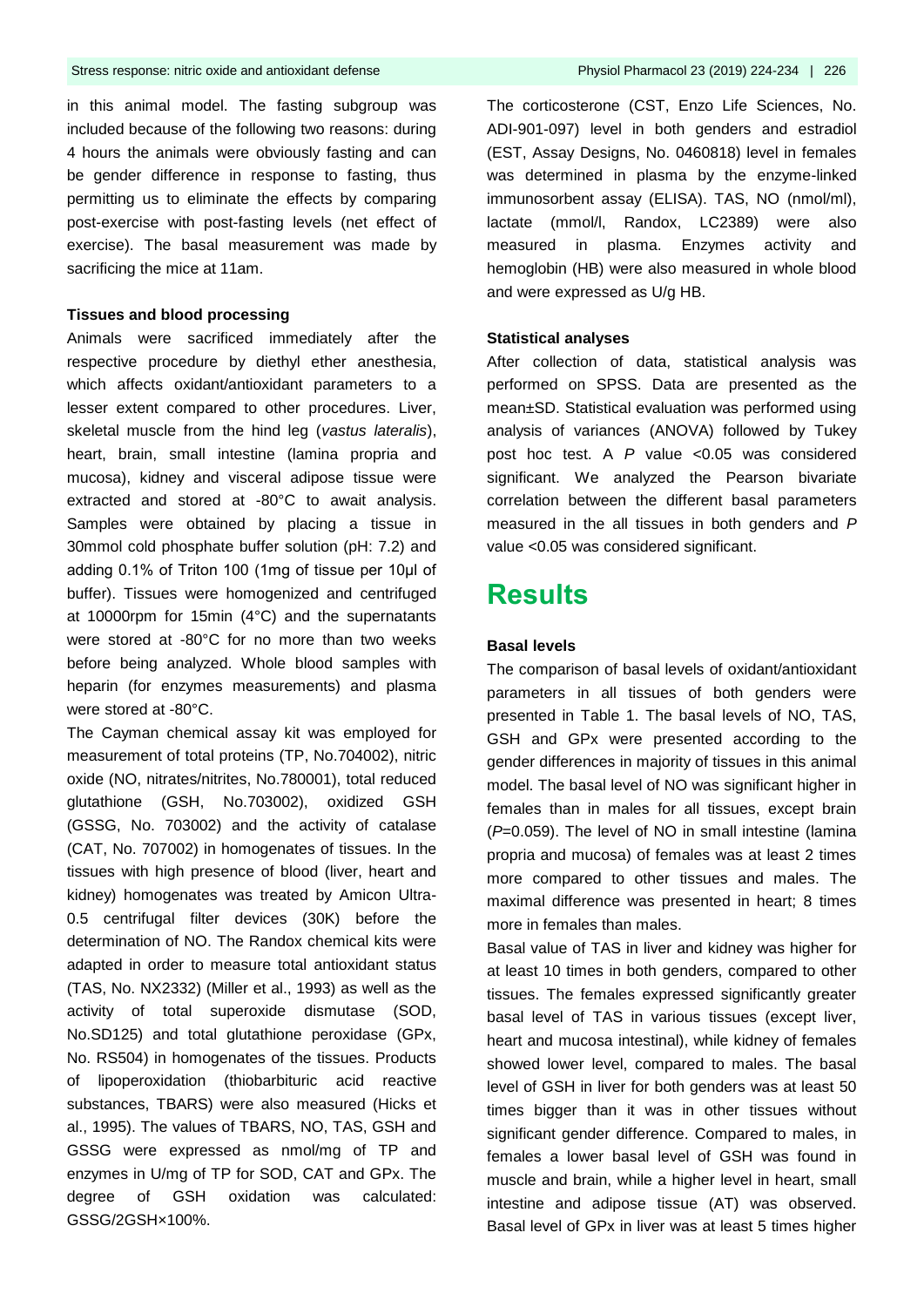|                       | <b>LIVER</b>    |                           |                       | <b>MUSCLE</b>     |                 | <b>BRAIN</b>      | <b>HEART</b>          |                    |  |
|-----------------------|-----------------|---------------------------|-----------------------|-------------------|-----------------|-------------------|-----------------------|--------------------|--|
|                       | m               | $\epsilon$                | m                     | $\epsilon$        | m               |                   | m                     |                    |  |
| NO.                   | $3.6 \pm 0.6$   | $5.1 \pm 0.7^*$           | $3.8 \pm 1.1$         | $6.3 \pm 1.9^*$   | $3.8 \pm 0.8$   | $5.1 \pm 1.1$     | $0.8 \pm 0.5$         | $6.5 \pm 4.0$ **   |  |
| <b>TBARS</b>          | $2.0 \pm 0.4$   | $2.3 \pm 0.6$             | $3.5 \pm 1.8$         | $3.8 \pm 1.1$     | $8.1 \pm 1.3$   | $7.5 \pm 0.8$     | $2.8 \pm 0.9$         | $4.8 \pm 2.3$      |  |
| TAS                   | $3478 \pm 989$  | $3554 \pm 312$            | $83 \pm 28$           | $141 \pm 37**$    | $113 \pm 19$    | $174 \pm 42^*$    | $116 \pm 46$          | $136 \pm 71$       |  |
| <b>SOD</b>            | $83 \pm 35$     | $119 \pm 29$ <sup>*</sup> | $23 \pm 13$           | $27 \pm 8$        | $74 \pm 18$     | $75 \pm 24$       | $22 \pm 9$            | $22 \pm 12$        |  |
| <b>CAT</b>            | $1166 \pm 584$  | $1266 \pm 166$            | $15 \pm 8$            | $48 \pm 8$ **     | $33 \pm 11$     | $42 \pm 19$       | $61 \pm 26$           | $60 \pm 13$        |  |
| <b>GP<sub>x</sub></b> | $1546 \pm 678$  | $2552 \pm 143**$          | $109 \pm 26$          | $518 \pm 133$ **  | $94 \pm 37$     | $311 \pm 68$ **   | $288 \pm 116$         | $489 \pm 175$ **   |  |
| <b>GSH</b>            | $219 \pm 73$    | $242 \pm 23$              | $5.3 \pm 1.9$         | $1.8 \pm 0.8^*$   | $1.7 \pm 0.9$   | $0.86 \pm 0.45^*$ | $0.60 \pm 0.16$       | $1.2 \pm 0.8^*$    |  |
| GPx/GSH               | $7 \pm 1.5$     | $10 \pm 2.0$              | $12 \pm 3$            | $277 \pm 64**$    | $93 \pm 50$     | $324 \pm 93$ **   | $482 \pm 284$         | $393 \pm 220$      |  |
| GSSG %                | $0.6 \pm 0.3$   | $0.3 \pm 0.1^*$           | $6.2 \pm 1.6$         | $0.8 \pm 0.5$ **  | $6.5 \pm 4.8$   | $1.4 \pm 0.8^*$   | $2.2 \pm 1.5$         | $0.7 \pm 0.1^*$    |  |
|                       | <b>KIDNEY</b>   |                           | <b>LAMINA PROPRIA</b> |                   | <b>MUCOSA</b>   |                   | <b>ADIPOSE TISSUE</b> |                    |  |
| NO.                   | $1.9 \pm 0.5$   | $6.3 \pm 4.4^*$           | $4.2 \pm 0.9$         | $13.8 \pm 4.2$ ** | $4.9 \pm 1.9$   | $13.1 \pm 3.2^*$  | $1.4 \pm 0.3$         | $3.6 \pm 0.8$ **   |  |
| <b>TBARS</b>          | $2.0 \pm 0.3$   | $1.7 \pm 0.3$             | $3.2 \pm 1.0$         | $2.1 \pm 0.6$     | $2.4 \pm 1.8$   | $2.6 \pm 0.4$     | $1.3 \pm 0.4$         | $1.0 \pm 0.1$      |  |
| <b>TAS</b>            | $2596 \pm 782$  | $1605 \pm 376^*$          | $289 \pm 21$          | $349 \pm 39C$     | $262 \pm 21$    | $272 \pm 19$      | $25 \pm 6$            | $52 \pm 15^*$      |  |
| <b>SOD</b>            | $12.3 \pm 1.2$  | $12.1 \pm 2.6$            | $78 \pm 9$            | $98 \pm 13$ *     | $92 \pm 26$     | $74 \pm 7$        | $0.2 \pm 0.1$         | $0.4 \pm 0.2^*$    |  |
| <b>CAT</b>            | $332 \pm 102$   | $254 \pm 89$              | $19 \pm 3$            | $21 \pm 5$        | $52 \pm 16$     | $42 \pm 9$        | $11 \pm 2.4$          | $9 \pm 3.1$        |  |
| <b>GPx</b>            | $241 \pm 104$   | $582 \pm 98$ *            | $319 \pm 44$          | $537 \pm 115$ **  | $328 \pm 664$   | $493 \pm 53$ *    | $44 \pm 13$           | $42 + 24$          |  |
| <b>GSH</b>            | $0.30 \pm 0.01$ | $0.29 \pm 0.09$           | $0.59 \pm 0.10$       | $1.04 \pm 0.13$ * | $0.55 \pm 0.03$ | $1.04 \pm 0.24*$  | $0.39 \pm 0.21$       | $1.08 \pm 0.32$ ** |  |
| GPx/GSH               | $569 \pm 290$   | $2064 \pm 594**$          | $522 \pm 94$          | $450 \pm 60$      | $465 \pm 139$   | $410 \pm 67$      | $121 \pm 39$          | $40 \pm 13**$      |  |
| GSSG %                | $4.3 \pm 1.1$   | $3.9 \pm 2.0$             | $0.6 \pm 0.3$         | $0.4 \pm 0.4$     | $0.6 \pm 0.4$   | $0.4 \pm 0.4$     | $0.8 \pm 0.3$         | $12.1 \pm 8.6^*$   |  |

**Table 1:** Gender differences in basal levels.

<sup>\*</sup>*P*<0.05 and <sup>\*\*</sup>*P*<0.01 for gender differences. m: male; f: female; TBARS: thiobarbituric acid reactive substances; NO: nitric oxide; TAS: total antioxidant status; GSH: total reduced glutathione; GPx: total glutathione peroxidase; SOD: total superoxide dismutase; CAT: catalase and GSSG: oxidized GSH.

Units: NO, TAS, GSH and TBARS: nmol/mg proteins; GPx, SOD and CAT: U/mg proteins; GPx/GSH: U/nmol ×1000;

GSSG%: GSSG/2GSH ×100. The basal values of measured parameters in different tissues of both genders (mean±SD).

compared to other tissues, with upper levels in females versus males. Basal levels of GPx were higher in females in all tissues (except AT), especially in muscle (7.4 times more).

It was not found gender differences in basal levels of TBARS for all tissues. Compared to other tissues, brain showed highest basal levels of TBARS (nmol/mg proteins) for both genders. Basal levels of total SOD showed gender differences in the liver and the lamina propria (higher in females). AT had minimum activity of this enzyme. There was at least 240 times more basal level of CAT in the liver and 10 times more in the kidney than in other tissues for both genders. It was observed higher basal levels of CAT in the muscles of females, compared to males.

The GPx/GSH ratio can reflect the efficiency of participation of GPx in hydroperoxide elimination that was recovered by GSH after its antioxidant action. Lower values of this ratio in liver of both genders were determined by higher levels of reduced GSH. The gender difference of this ratio was drastic in muscle; the basal value for females was at least 20 times higher, compared to males. Basal levels of this ratio in females were higher also in brain, kidney and lower only in AT. The basal levels of the degree of the GSH oxidation (GSSG%= GSSG/2GSH ×100) were 2-4 times higher than in males, compared to

females in muscle and heart, while females showed higher levels of GSSG% in adipose tissue only. Finally, the females began the fasting and prolonged exercise with higher basal levels of antioxidant defense and elevated levels of NO in most of the tissues, especially in muscle and heart.

#### **Fasting levels**

It was a surprise that relatively short fasting (4h) affected significantly basal levels measured parameters in tissues of both genders but these changes were different in males and females (Table 2). The decrease of measured parameters during fasting was dominated in the response of females and an increase in males. The significant decrement of GSH in liver without change in GSSG% during fasting it was observed only in females. While males showed a decrease of GSH in muscle during fasting and a significant increase in the kidney and the mucosa. The basal concentration of GSH in the muscle of males was at least 10 times higher compared to the kidney and the mucosa (Table 1). The fast was drastically increased GSSG% in brain of males that coincided with a decrease of GSH and confirmed its importance in antioxidant defense in this organ of males. While in females an increase of GSSG% in muscle and heart was coincided to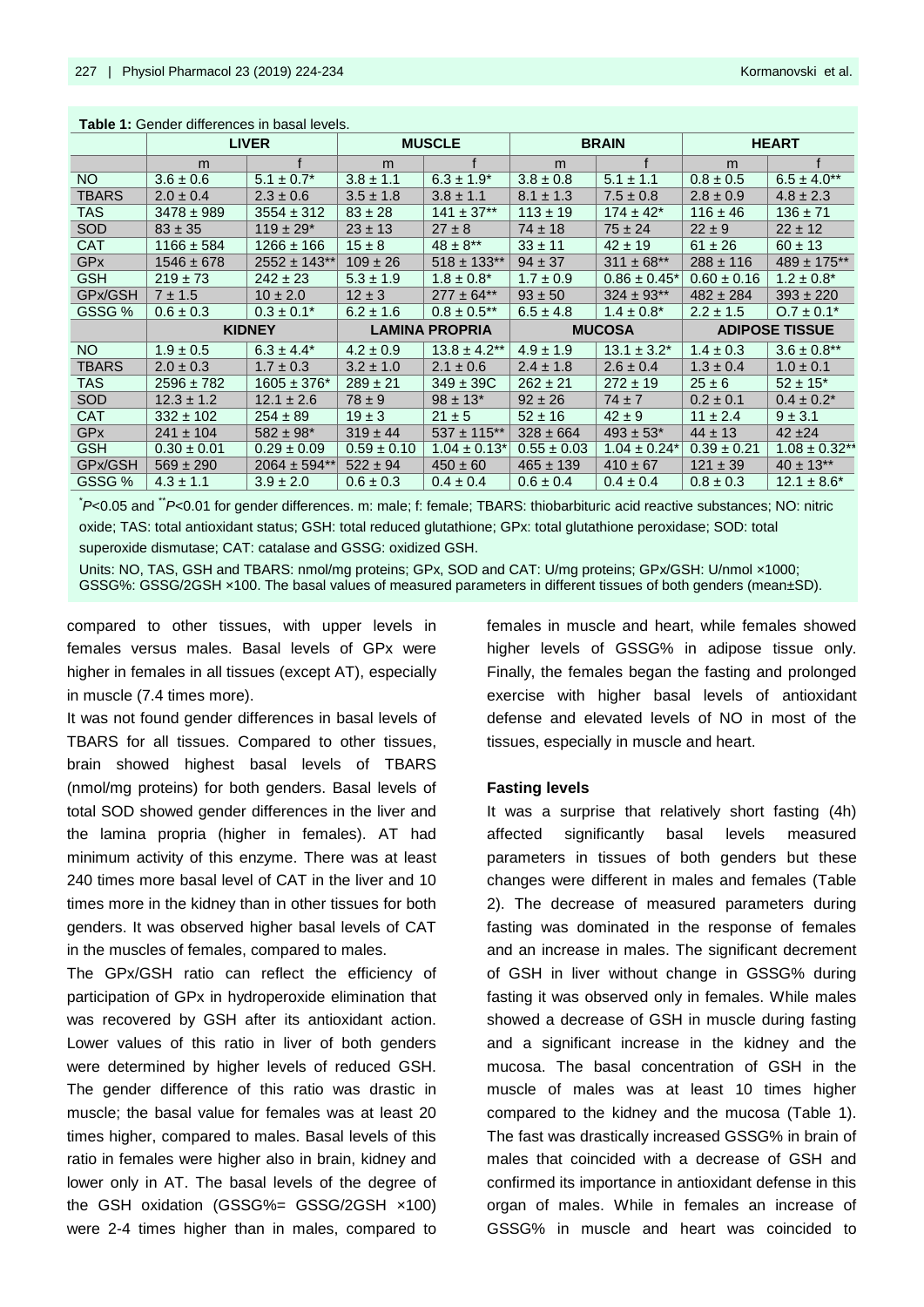adipose tissue D I D I D

blood

| during fasting | <b>TBARS</b> |  | <b>NO</b> |   | <b>TAS</b> |  | <b>SOD</b> | <b>CAT</b> | <b>GPX</b> |   | <b>GSH</b> |   | GSSG% |  |
|----------------|--------------|--|-----------|---|------------|--|------------|------------|------------|---|------------|---|-------|--|
|                | m            |  | m         |   | m          |  | m          | m          | m          |   | m          |   | m     |  |
| liver          |              |  |           | D |            |  |            |            |            |   |            | D |       |  |
| muscle         |              |  |           |   | D          |  |            |            |            |   | D          |   |       |  |
| heart          |              |  |           |   |            |  | D          |            |            | D |            |   |       |  |
| kidney         |              |  |           | D |            |  |            |            |            | D |            |   |       |  |
| lamina propria |              |  |           |   |            |  |            |            |            |   |            |   |       |  |

mucosa de la provincia de la provincia de la provincia de la provincia de la provincia de la provincia de la p

brain D D I

D: a decrease and I: an increase, significant compared fasting to basal levels; empty: no significant change. m: males, f: females, lamina propria and mucosa of small intestine; TBARS: thiobarbituric acid reactive substances; NO: nitric oxide; TAS: total antioxidant status; SOD: superoxide dismutase; CAT: catalase; GPx: glutathione peroxidase; GSH – total reduced glutathione and GSSG: oxidized GSH. GSSG%= GSSG/2GSH ×100



**Fig.1.** Net response to prolonged exercise of NO (A), TAS (B), GSH (C) and GPx (D) in different tissues. Black columns, fasting levels of males and white columns for females; Pattern columns, post-exercise levels in both genders. LP: lamina propria of small intestine. <sup>\*</sup>P<0.05 and <sup>\*\*</sup>P<0.01 compared exercise levels to fasting levels. <sup>&</sup>P<0.05 and <sup>&&</sup>P<0.01 gender differences in fasting levels.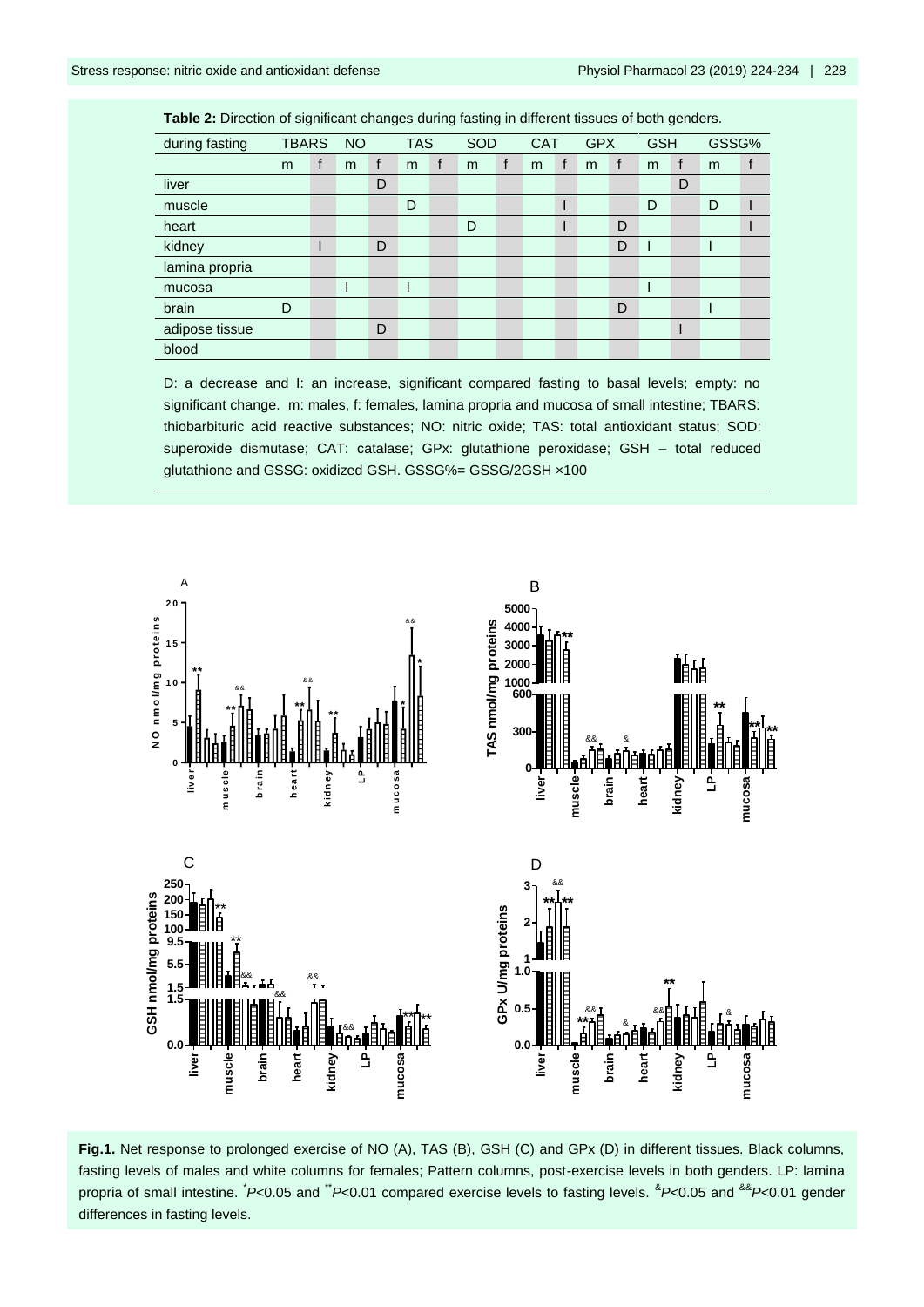| <b>Basal</b>          |                 |                  | Fasting        | Exercise          |                              |                             |  |  |
|-----------------------|-----------------|------------------|----------------|-------------------|------------------------------|-----------------------------|--|--|
|                       | male            | female           | male           | female            | male                         | female                      |  |  |
| <b>TBARS</b>          | $4.8 \pm 2.2$   | $6.5 \pm 3.0$    | $4.6 \pm 1.7$  | $8.2 \pm 4.2$     | $4.8 \pm 1.5$                | $5.0 \pm 1.6$ <sup>#</sup>  |  |  |
| NO <sub>1</sub>       | $8.2 \pm 3.1$   | $16.8 \pm 4.9**$ | $7.6 \pm 2.6$  | $18.7 \pm 2.1***$ | $5.3 \pm 3.0$                | $13.0 \pm 6.3$ **           |  |  |
| <b>TAS</b>            | $749 \pm 285$   | $732 \pm 283$    | $715 \pm 285$  | $761 \pm 488$     | $600 \pm 257$                | $846 \pm 263$               |  |  |
| <b>SOD</b>            | $2515 \pm 234$  | $2437 \pm 756$   | $2266 \pm 174$ | $2347 \pm 552$    | $2331 \pm 615$               | $2846 \pm 681$              |  |  |
| <b>CAT</b>            | $197 \pm 53$    | $140 \pm 59$     | $182 \pm 64$   | $133 \pm 50$      | $193 \pm 89$                 | $127 \pm 36$                |  |  |
| <b>GP<sub>x</sub></b> | $1231 \pm 168$  | $1489 \pm 171$ * | $1299 \pm 208$ | $1460 \pm 270$    | $1328 \pm 125$               | $1596 \pm 136$ <sup>*</sup> |  |  |
| HB                    | $14.6 \pm 0.6$  | $14.5 \pm 1.1$   | $15.0 \pm 0.2$ | $13.8 \pm 1.0$    | $14.4 \pm 0.5$               | $14.0 \pm 1.1$              |  |  |
| LA                    | $3.4 \pm 0.8$   | $6.2 \pm 1.5$ ** | $3.2 \pm 2.6$  | $4.8 \pm 1.2$ **  | $2.6 \pm 1.6$                | $2.8 \pm 0.9$ ##            |  |  |
| <b>CST</b>            | $24.9 \pm 12.9$ | $30.5 \pm 10.1$  | $23 \pm 11$    | $23 \pm 15.1$     | $47.5 \pm 5.5$ <sup>##</sup> | 53.1 ± 8.5 $^{\#}$          |  |  |
| <b>EST</b>            |                 | $127 \pm 28$     |                | $132 \pm 31$      |                              | $90 \pm 27$ <sup>##</sup>   |  |  |

 **Table 3:** Gender differences in blood.

The values of measured parameters (mean±SD) are indicated for basal, post-fasting and post-exercise levels of both genders.  $\dot{P}$ <0.05 and  $\ddot{P}$ <0.01, gender differences in basal, post-fasting and post-exercise levels.  $^{**}P$ <0.01, compared post-exercise to post-fasting levels of the same gender (net response). TBARS: thiobarbituric acid reactive substances; NO: nitric oxide; TAS: total antioxidant status; SOD: superoxide dismutase; CAT: catalase; GPx: glutathione peroxidase; HB: hemoglobin; LA: lactate; CST: corticosterone and EST: estradiol. Units: nmol/ml (TBARS, NO and TAS), U/g HB (enzymes), g/dl (HB); mmol/l (LA); ng/ml (CST) and pg/ml (EST).



**Fig.2.** Net response to prolonged exercise of TBARS (A), SOD (B), CAT (C) and the ratio GPx/GSH (D) in different tissues. Black columns, fasting levels of males and white columns for females; Pattern columns, post-exercise levels in both genders. LP: lamina propria of small intestine. <sup>\*</sup>P<0.05 and <sup>\*\*</sup>P<0.01 compared exercise levels to fasting levels. <sup>&</sup>P<0.05 and  $^{88}P<0.01$  gender differences in fasting levels.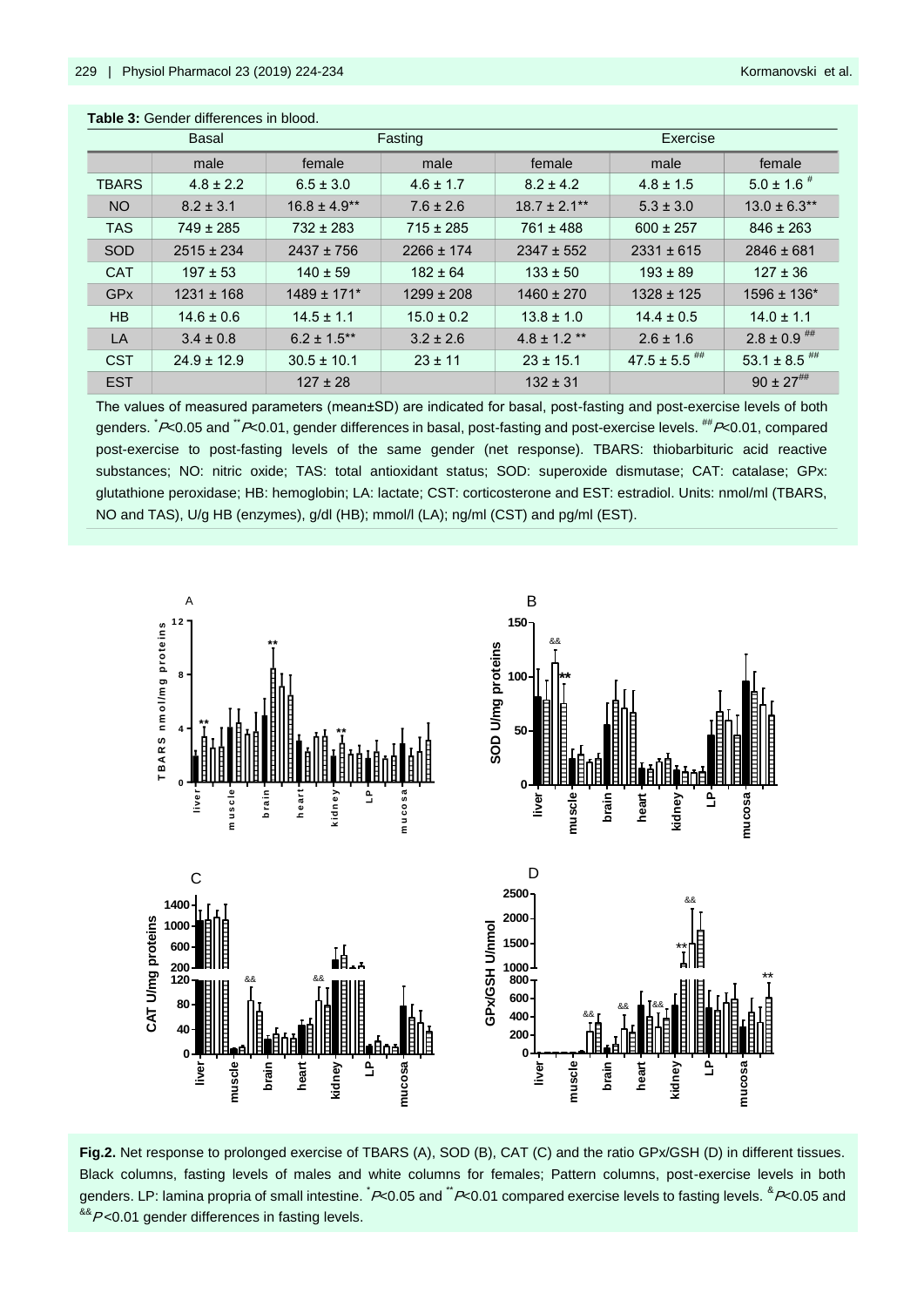decrease in levels of GPx and an increase of CAT in these tissues. The ratio GPx/GSH was not affected significantly by fasting in all the tissues of both genders.

#### **Net response during prolonged exercise**

The net response of NO, TAS, GSH and GPx in different tissues was presented in Figure 1. The gender differences in fasting levels of NO (Fig. 1A) were observed in the muscle, the heart and the mucosa (higher levels in females). Compared exercise levels to fasting levels (net response), the liver, the muscle, the heart and the kidney showed an increase of NO in males only, while intestinal mucosa showed a decrease in both genders. The gender differences in fasting levels of TAS (Fig. 1B) was found in the muscle and the brain (higher in females). Net response of TAS during prolonged exercise included an increase in the lamina propria of males, a decrease in the liver of females, while the mucosa of both genders showed a decrease (similar to response of NO).

Gender differences in fasting levels of GSH (Fig. 1C) showed the muscle, the brain and the kidney (lower in females) and the heart (higher in females). The net response of GSH during prolonged exercise showed significant decrease in the liver, the mucosa and the adipose tissue only in females. Males showed strong increase of GSH in muscle and a decrease in mucosa. Gender differences in fasting levels of GPx (Fig. 1D) was observed in the liver, the muscle, the brain, the heart and the lamina propria of small intestine (higher in females). During prolonged exercise males expressed significant an increase of GPx activity in the liver while females a decrease in the liver and the muscle, and an increase in the heart.The net response of TBARS, SOD, CAT and ratio GPx/GSH was presented in Figure 2. Net response of TBARS during prolonged exercise included an increase in the liver, the brain and the kidney in males only (Fig. 2A). Females contrarily did not show any changes of TBARS in all the tissues. SOD showed gender difference in fasting levels (higher in females) only in the liver (Fig. 2B). The net response of SOD during exercise showed a decrease only in the female's liver. Fasting duplicated the level of CAT in the muscle and the heart of females, resulting in gender differences that confirm the high sensibility of this enzyme in females to relatively short

fasting (Fig. 2C). The level of CAT during exercise was not changed. The fast did not affect basal levels of ratio GSH/GSH in the tissues of both genders, maintaining higher levels in females in the muscle, the brain and the kidney, and lower level in the heart. Males showed an increase during prolonged exercise in the kidney, and females also in the mucosa (Fig. 2D), while the majority of tissues showed the stability of this ratio during exercise.

The lower fasting levels of GSSG% were observed in the muscle and brain of females compared to males (not presented). The net response of GSSG % during exercise showed strong decrease in muscle and brain, and an increase in heart of males. Females showed stability of this parameter during prolonged exercise in the majority of the tissues. The net response to exercise in adipose tissue was not presented because the lower levels of most of the parameters that were measured, compared to the other tissues, except GSH in females that was decreased significantly during exercise.

The oxidant/antioxidant, metabolic and hormonal response in the plasma and the whole blood was presented in the Table 3. When comparing basal values of males and females in the blood, they were higher for female mice, with a significant difference for NO and GPx. Basal level of lactate in females was double, compared to males, confirming higher basal level of anaerobic glycolysis in females. The similar pattern of gender differences was maintained after fasting (NO and lactate) or prolonged exercise (NO and GPx). Plasmatic corticosterone in females decreased during fasting compared to basal levels, while there was no change in the estradiol level during fasting in females. There was a similar increase in plasmatic the corticosterone during prolonged exercise in both genders (compared to fasting levels), confirmed the same grade of physical stress during exercise in this animal model.

We analyzed the bivariate correlation coefficients between the different basal parameters measured in both genders in the various tissues presented in the Table 4, excluding the liver and the kidney tissue (where the majority of parameters were over 10-fold greater than in other tissues). Multiple bivariate correlations between basal parameters measured in different tissues is an indicator that there is a close relation between some parameters in all the tissues. In the case of males, there was a correlation between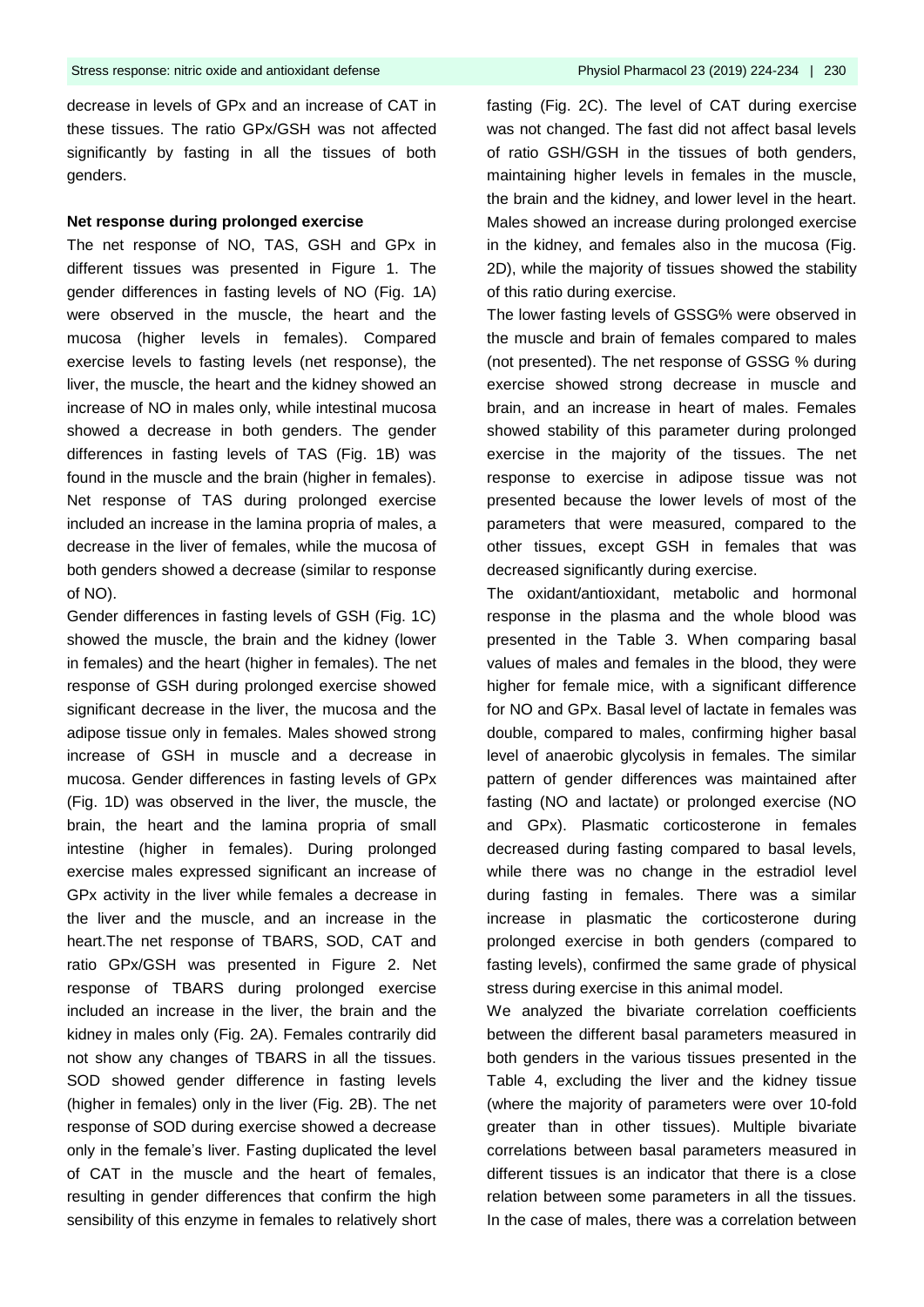| Table 4: Pearson correlation analysis. |         |          |  |  |  |  |  |
|----------------------------------------|---------|----------|--|--|--|--|--|
| Pearson correlation in tissues         |         |          |  |  |  |  |  |
| males<br>females<br>parameters         |         |          |  |  |  |  |  |
| TBARS-GSSG%                            | $0.77*$ |          |  |  |  |  |  |
| GPx-GSSG%                              |         | $-0.87*$ |  |  |  |  |  |
| <b>NO-TAS</b>                          | 0.72    | $0.96**$ |  |  |  |  |  |
| NO-CAT                                 |         |          |  |  |  |  |  |
| NO-SOD                                 | $0.73*$ | $0.75*$  |  |  |  |  |  |
| TAS-SOD                                | $0.85*$ | $0.89**$ |  |  |  |  |  |
| <b>TAS-CAT</b>                         |         |          |  |  |  |  |  |
| TAS-GPx                                | $0.74*$ |          |  |  |  |  |  |
| CAT-GPx                                |         | 0.71     |  |  |  |  |  |
|                                        |         |          |  |  |  |  |  |

Bivariate correlation coefficients (starting with 0.7) between values of basal parameters, measured in both genders in the various tissues (except liver and kidney). <sup>\*</sup>P<0.05 and <sup>\*\*</sup>P<0.01 for statistical significance of the correlation coefficients.

the changes in TBARS and the degree of oxidation of GSH (GSSG %) in all the tissues, confirming the role of this parameter as an indicator of oxidative stress in the males of this animal model. The females showed a negative correlation between GPx and GSSG % in all tissues, confirming the known relation between GPx and GSSG. It is important that the level of NO positively correlated with TAS and SOD in both genders, which suggests a close relation between these parameters. Variations in TAS positively correlated with the changes in enzymes of both genders (except with CAT). This coincides with our previously reported data in the human ocular tissue (Kormanovski et al., 2014) and confirms that enzymes together with nonenzymatic antioxidants contribute to TAS.

### **Discussion**

In this short-term study it was explored the hypothesis that higher performance of trained females in exhaustive exercise is due to their greater capacity to counteract oxidative stress in multiple tissues that includes the interaction between the antioxidant defense and the physiological effect of NO (vasodilatation). The oxidant/antioxidant response during the physical stress of trained rodents in short-term study depends on at least three key factors: 1) the basal levels of the antioxidant defense and NO in the tissues; 2) the capacity of the

mobilization of endogenous resources to the strengthening of antioxidant defense and the production of NO during a stress and 3) possible modulation of antioxidant response by physiological effect of NO.

It was not found significant gender differences in basal levels of TBARS in majority of tissues that confirmed similar level of oxidative stress (lipoperoxidation) in tissues of both genders at rest. In this study it was observed a higher basal levels of NO in most tissues and the small intestine and plasma of females showed double basal level of NO compared to males. Females showed greater basal levels than males of TAS and GPx in the majority of the analyzed tissues and GPx in blood. Each of them, in the case of females, has at least one other parameter (besides GPx) of the basal antioxidant defense with a greater value than that found in males. The participation of GPx in elimination of hydroperoxide depends on the concentration of GSH that recovers the activity of enzyme during its antioxidant activity. Females showed by higher basal levels of GSH in the heart and the intestine compared to males, but lower in muscle and brain that probably was determined by highest basal levels of GPx in these tissues. Drastically higher basal ratio GPx/GSH in the muscle of females, determined by higher basal level of GPx, and lower level of GSH, compared to males. A similar situation was observed in brain and kidney of females. Therefore, females started prolonged exercise with a higher basal levels of NO and the antioxidant defense including GSH in most tissues.

Despite the decrease in estradiol in the plasma of females during prolonged exercise, decrement in oxidative stress in females was only observed in the blood, as evidenced by a decrease of TBARS and NO and coincided to decrease of lactate. At the same time it was observed an increase of GPx in females only. There was controversial data about antioxidant protection mechanism of estrogens. The pros and cons of this relation were discussed (Tiidus and Enns, 2009). It is possible that the mechanisms of the protective effect of estrogens, can be indirect through the up-regulation of NO synthases (NOS) (Simoncini et al., 2000; Prorock et al., 2003). But interaction of estrogens with antioxidant system and activation of NOS was investigated principally in long-term studies (Siow et al., 2007).

The increase of NO during prolonged exercise was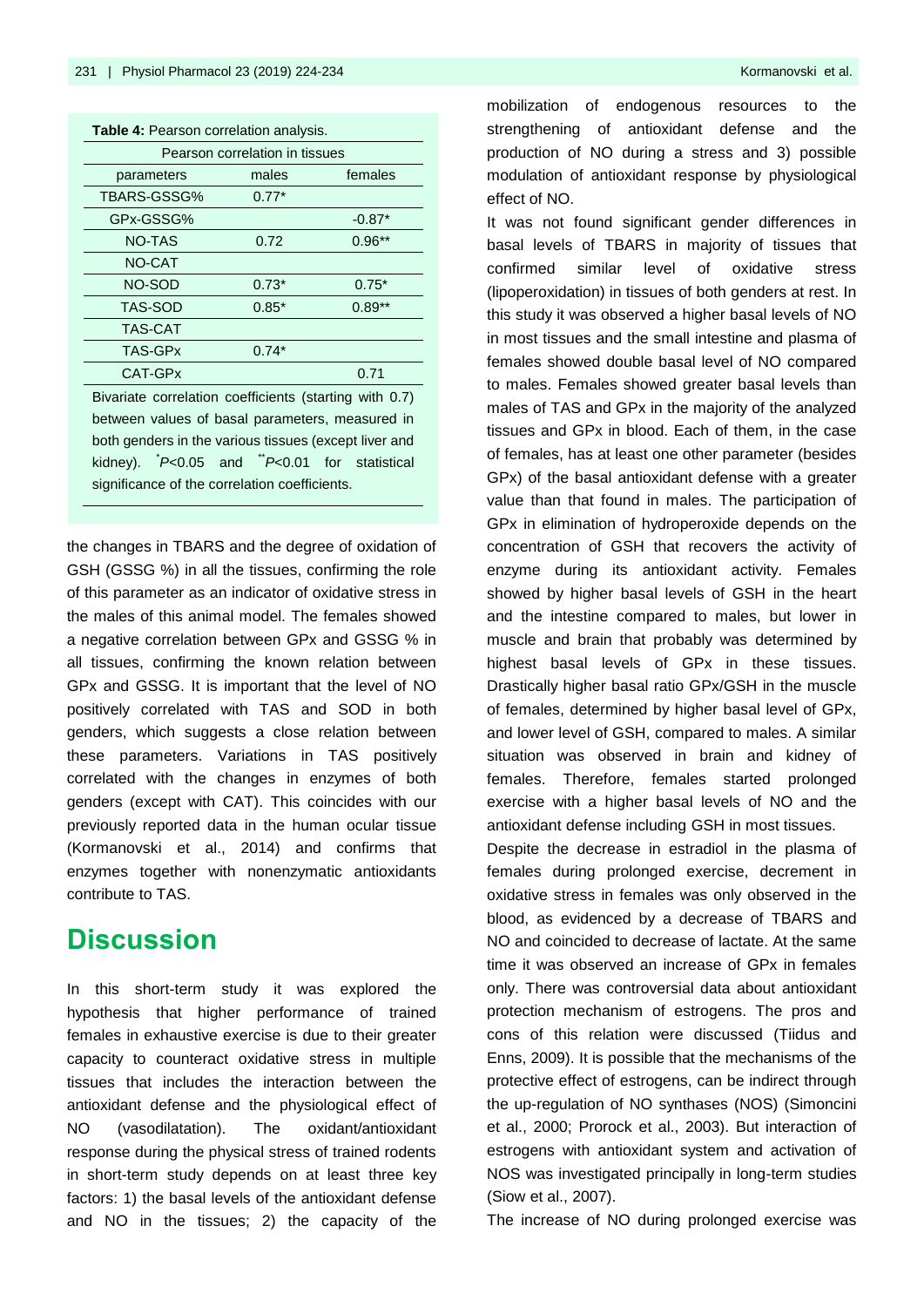observed in most tissues of males only that coincided with their lower basal levels. The liver, the muscle, the heart and the kidney of males showed greater increase (approximately 100%) that probably also reflects nitrosative stress. The lipoperoxidation appearance during prolonged exercise was observed also in the liver, the brain, the kidney of males and was not present in females. This data confirmed a higher capacity of females to prevent oxidative stress during exercise in tissues in this animal model that coincided with the elevated basal levels of antioxidant defense and NO. Both genders showed the relative stability of TAS, SOD and CAT in the tissues during prolonged exercise, while GPx showed an increase during exercise principally in the liver and the muscle in males, while in females a decrease in liver and increase in the muscle and the heart.

Only females showed during prolonged exercise the decrement in GSH in liver, the intestinal mucosa and adipose tissue, did not present any significant change in its grade of oxidation that coincided with a stability of GSH in the muscle, the brain as well as the heart and it can reflect the stress-induced redistribution of GSH from these tissues in females. The decrement of GSH concentration in the liver was approximately 50nmol/mg of total proteins that there at least 10 times higher of GSH level in majority of tissues analyzed. It is interesting that a significant decrease of GSH in the liver of females was observed also during fasting, that is a weaker trigger compared to prolonged exercise. It is possible that the possible mechanism of liberation of GSH from the liver in the blood flow in females is more sensible compared to males and the level of NO can be important in this sensibility.

In a study (Payabvash et al., 2006) was found that increased synthesis of NO in liver of endotoxemic mice (males) caused decrease of hepatic GSH synthesis, GPx activity and inhibition of nitric oxide synthesis prevented both of this changes. In our study, prolonged exercise was not affected elevated level of NO in liver of females and diminished GPx activity, while in males contrarily level of NO resulted 3 times lower with the same level of GPx. But females showed significant decrement in GSH concentration in liver during exercise, and males not. The liberation of GSH from liver can be contrary process to its synthesis, probably it is necessary inhibition of synthesis for the facilitation of its

liberation in blood stream. Extracellular GSH is not able to pass through cell membranes. However, after being enzymatically divided into its constituent aminoacids, the latter was indeed able to cross this barrier. Once inside the cell, these aminoacids are available for the resynthesis of GSH. It is possible that the gender difference that existed in the performance of the animals during exhaustive exercise was determined by NO modulation of the oxidant/antioxidant response in tissues and particularly of the redistribution of GSH from the liver to other tissues.

Higher ratio GPx/GSH in the muscles can be beneficial for females in the elimination of hydroperoxide that coincided to the stability of lipoperoxidation during exercise in this gender. Something similar was observed in females' heart. During prolonged exercise females showed the stability of GSSG% in the majority of tissues, while males showed a decrease of elevated initial levels of this parameter in the muscle, the brain and the kidney. It is possible that the redistribution of GSH during exercise in females is the reason of this gender differences in the grade of GSH oxidation.

According to recent reviews (Lo Faro et al., 2014; Cortese-Krott et al., 2015; Zhang, 2017), NO is derived from endogenous NOS and exogenous sources including the nitrite reduction in the presence of acidosis (stomach), hypoxia or exercise. Values of NO production from specific sources that contribute to the bioavailability of NO remain unclear. NO regulates diverse downstream effector proteins through three principal mechanisms: sGC/cGMP/PKG-dependent phosphorylation, Snitrosation and transnitrosation. S-nitrosoglutathione is one of main nitrosothiols are carriers and donors of NO in tissues (Ganzarolli, 2016).

There was controversial data about the modulation of NOS by training. Numerous studies suggest that exercise stimulates NO production by the modulation of activity of NOS and lower part of nitrites can be recycled to NO under determinant conditions (Laughlin et al., 2001; Gielen et al., 2005; Shur et al., 2013). There was evidence that training on swimming had no effect on changing in basal levels of eNOS in mice (Pellegrin et al., 2011) and nNOS in brain of rats (Park et al., 2012), but improves blood vessel function in porcine coronary arterioles (Xie et al., 2012) and potentiates vasodilatation and activation of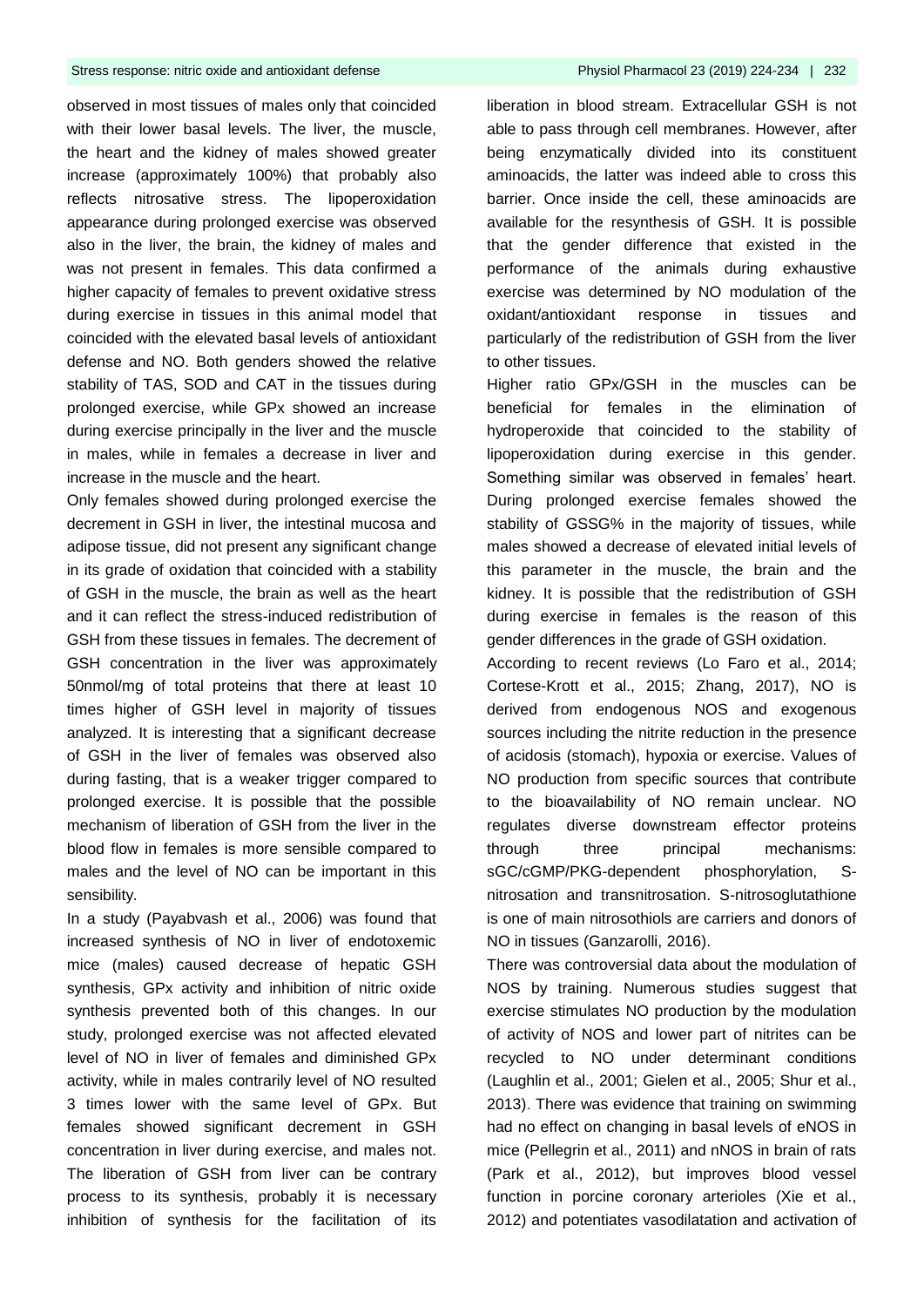nNOS in lungs and aorta (Tatchum-Talom et al., 2000). Trained mice showed an increase in NO production on heart (Calvert et al., 2011). The data about effects of exercise and NO production in cardiopulmonary system was analyzed in a recent reviews (Nosarev et al., 2015). Authors suggest that training improves functioning of the cardiovascular system through an increase in NO bioavailability, potentiation of antioxidant defense and decrease in indicators of oxidative stress.

The paper of exercise-induced improvements of oxidant/antioxidant state parameters in cardioprotection was investigated recently (Powers et al., 2014; Roof et al., 2015). Interaction between ROS and NO was investigated also principally in the heart (Zhang et al., 2009; Santos et al., 2011; Zhang, 2017) and concluded that only lowering levels of ROS are not beneficial for myocyte contraction and it is necessary positive shift in nitrous-redox balance; an increase of NO and a decrease of ROS for restored contraction. In the study (Farah et al., 2013) was investigated whether modulation the level of eNOS during reperfusion could participate in the exerciseinduced cardioprotection. Authors concluded that in the hearts of trained animals, eNOS uncoupling associated with the improved myocardial antioxidant capacity prevents excessive NO synthesis and limits the production the cytotoxic peroxynitrite. Despite eNOS uncoupling, exercised hearts had more Snitrosylated proteins after early reperfusion and also less nitro-oxidative stress, compared to sedentary hearts. The information about this interaction in other tissues is limited.

## **Conclusion**

In regard to the higher performance of females during exhaustive swimming in the current animal model, an important role may have been played by the interaction of the antioxidant response in tissues with the modulatory mechanisms of NO. The latter include the possible vasodilator effect of NO in ischemic tissues as well as the capacity of this radical to affect the redistribution of GSH from the liver to other tissues.

### **Acknowledgments**

This study was supported by the SIP project: Escuela Superior de Medicina, IPN and COFAA.

The authors have no conflicts of interest and declare that this article has not been published.

### **References**

- Ay H, Topal T, Uysal, B, Ozler M, Oter S, Kokmaz A, et al. Time-dependent course of hyperbaric oxygen-induced oxidative effects in rat lung and erythrocytes. Clin Exp Pharmac Physiol 2007; 34: 787-91.
- Calvert JW, Condit ME, Aragón JP, Nicolson CK, Moody BF, Hood RL. Exercise protects against myocardial ischemia–reperfusion injury via stimulation of β3 adrenergic receptors and increased nitric oxide signaling: role of nitrite and nitrosothiols. Circ Res 2011; 108: 144-58.
- Castillo-Hernandez MC, Guevara-Balcazar G, Kormanovski A, Rubio Gayosso I, Coral-Vazquez RM. Changes in vascular reactivity of the coronary artery and thoracic aorta in the delta sarcoglycan null mutant mice. Physiol Pharmac 2017; 21: 322-30.
- Cortese-Krott MM, Fernandez BO, Kelm M, Butler AR, Feelisch M. On the chemical biology of nitrite/sulfide interaction. Nitric Oxide 2015; 46: 14-24.
- Farah, C, Kleindienst A, Bolea, G,Meyer G, Gayard S, Geny B, et al. Exercise-induced cardioprotection: a role for eNOS uncoupling and NO metabolites. Basic Res Cardiol 2013; 108: 389.
- Ganzarolli de Oliveira M. S-nitrosothiols as platforms for topical nitric oxide delivery. Basic Clin Pharmacol Toxicol 2016; 119: 49-56.
- Gielen S, Adams V, Linke A, Erbs S, Möbius-Winkler S, Schubert A, et al. Exercise training in chronic heart failure: correlation between reduced local inflammation and improved oxidative capacity in the skeletal muscle. Eur J Cardiovasc Prev Rehabil 2005; 12: 393-400.
- Hicks JJ, Medina-Navarro R. Inhibitory capacity of human serum on induced microsomal lipoperoxidation. Arch Med Res 1995; 26: 169-72.
- Ilhan N, Kamanli A, Ozmerdivenli R, Ilhan N. Variable effects of exercise intensity on reduced glutathione, thiobarbituric acid reactive substances levels, and glucose concentration. Arch Med Res 2004; 35: 294- 300.
- Kormanovski A, Parra F, Jarillo-Luna A, Lara-Padilla E, Pacheco-Yepez J, Campos-Rodriguez R. Oxidant/antioxidant state in tissue of primary and recurrent pterygium. BMC Ophthalmol 2014; 14: 149- 52.
- Kuo PC, Abe KY, Schroeder RA. Interleukin-1-induced nitric oxide production modulates glutathione synthesis in cultured rat hepatocytes. Am J Physiol 1996; 271: C851-62.
- Laughlin MH, Pollock JS, Amann JF, Hollis ML, Woodman CR, Price EM. Training induces nonuniform increases in eNOS content along the coronary arterial tree. J Appl